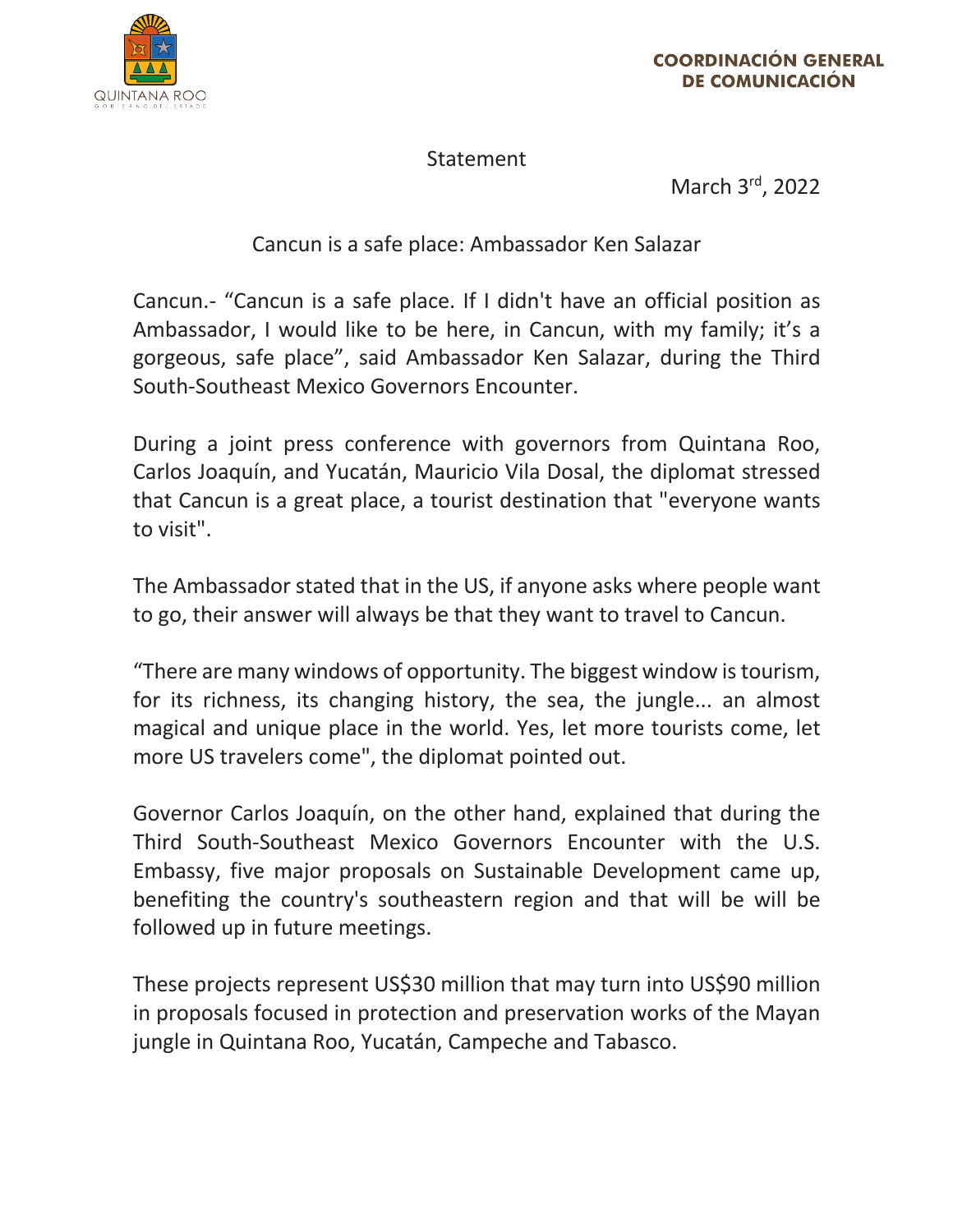

Ambassador Ken Salazar recalled, that companies such as Microsoft and Amazon have made a commitment to invest one billion dollars in creating jobs in Central America, and they will be asked to allocate resources in southeastern Mexico as well.

A bilateral meeting was held between the Quintana Roo state government and the Embassy of the United States of America, where relevant issues such as the post-Covid economic reactivation strategy, the tourist assistance strategy, the global information campaign and statistics on the reception of North American tourists to Quintana Roo, were addressed.

Ambassador Salazar was impressed by the state's security strategy to ensure the citizen and visitor integrity as well as the law and justice implementation.

"The world should get to know the work that is being carried out in the business security worktables," said the diplomat, but, the hard work being done does not mean that everything is safe "there are difficult areas in the United States as well."

The U.S. Consul General in Merida, Dorothy Ngutter, at the Ambassador's request in that regard, added that in coordination with the governments of Mexico and the United States, the millions of North American citizens who come to Quintana Roo, as well as the State Department are provided with current, timely information.

Consul Ngutter pointed out that the incidence of crime with respect to the number of visitors and tourists is small; but the high impact incidents recorded, along with media influence, do not reflect the state's reality, where the rates are decreasing and thus achieve the peace and calmness needed.

The Public Security Secretary of Quintana Roo, Lucio Hernández